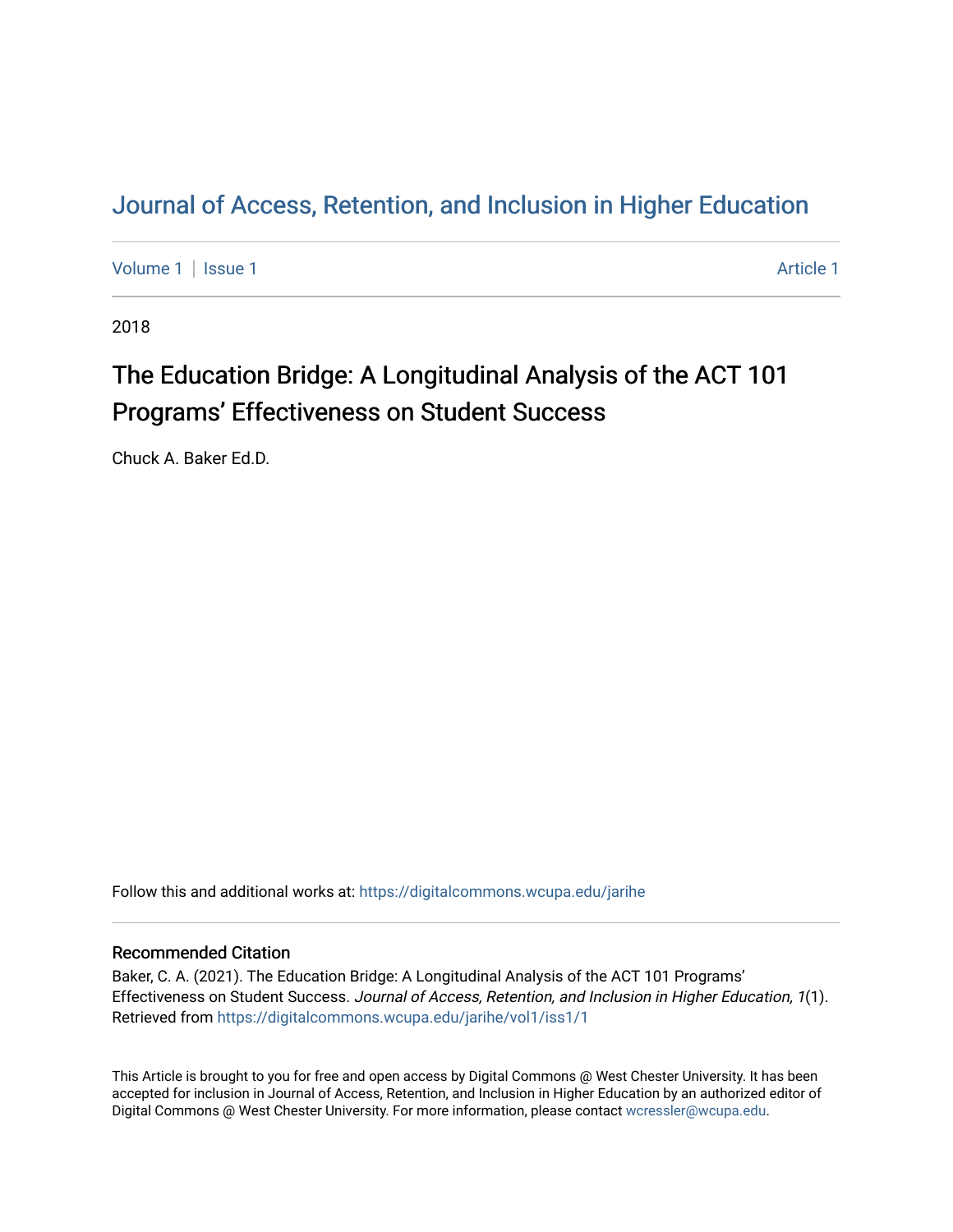# The Education Bridge: A Longitudinal Analysis of the ACT 101 Programs' Effectiveness on Student Success

Dr. Chuck A. Baker, *Delaware County Community College*

# **ARSTRACT**

Scrutiny has been placed upon the K-12 program and its ability to effectively prepare students as learners and SAT performance has been used as a barometer of the efficacy of K-12 programs. Colleges keep records on academic performance and job placement rates to examine effectiveness. Less is known about the utility of compensatory programs' linking poor students from high school to college. One of these programs is ACT 101. The purpose of this research is to examine the ability of the ACT 101 program to be supportive assisting students in adequately preparing for college. During the summers of 2005, 2010, and 2016, students in the Act 101 program were analyzed for their levels of skill, will, and self-regulation using the LASSI assessment. Findings show that the ACT 101 program sufficiently establishes student competencies that aide successful navigation of college and enhance the likelihood that students have productive results as learners.

# **Poverty and Academic Achievement**

Substantial information has been written about socio-economic class and SAT performance and results suggest that socioeconomic background is associated with SAT outcomes (Zwick et al., 2007; Zwick et al., 2011; Dixon-Roman et al., 2013). Since many institutions of higher education use the SAT scores as a sifting and sorting mechanism for who gets accepted in, the relationship between socio-economics and college access establishes a tautological process in which well-to-do parents begat well-to-do college students. Since education is a means of upward mobility, this circular process establishes impediments for equity for poorer families. Recent data shows that the average income for those with high school degrees was \$19,422. Those with Associates Degrees had mean incomes of \$21,539 and Bachelor Degrees had mean incomes of \$35,121. Given that education is the gateway out of poverty, intergenerational mobility as measured through econometric elasticity models should reflect positive gains between baby boomers, generation X cohorts, and millennials unless these impediments dilute the upward mobility of the poor. Mazunder in Corak (2013) examined the elasticity scores of intergenerational mobility in the United States of America from 1950 to 2000. Lower elasticity scores occurred in the 1950s, 1960s, and 1970s (i.e., .30, .32, .35 respectfully) the time period in which baby boomers were entering the job market when compared to the 1990s, and 2000s when elasticity scores reflect less intergenerational mobility (i.e., .55, .57) for generation Xers and millennials upward mobility. Decreases in intergenerational mobility intensify resource scarcity for those who already experience impoverishment.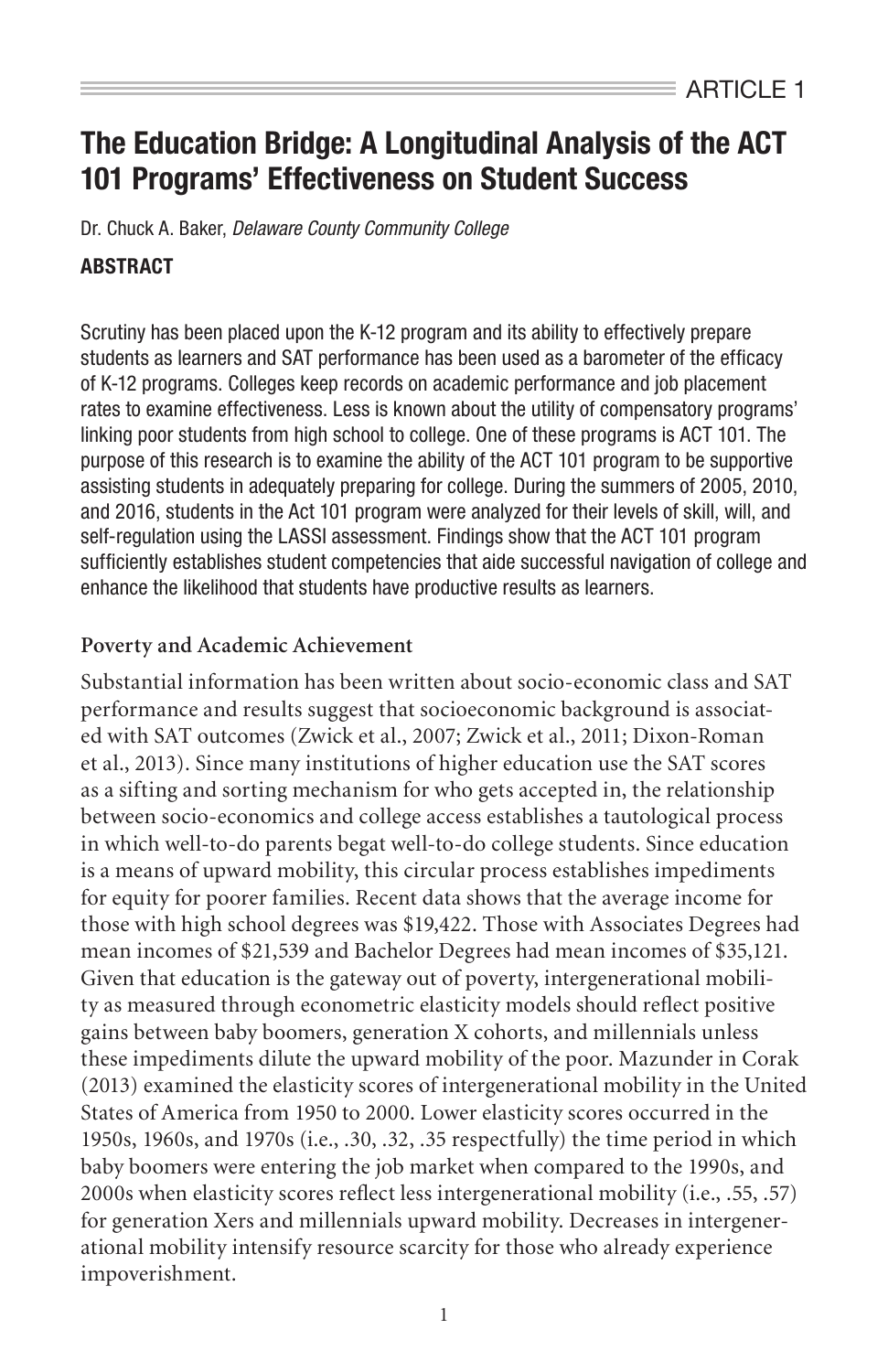Those who suffer from resource scarcity are more likely to attribute negative outcomes to be a result of personal flaws (e.g., a lack of industriousness) and less likely to attribute them to structural factors (e.g. race, gender) (Godfrey & Wolf, 2015) and yet, students who learn to take control of their academic performance through attributional information designed to encourage, personal-effort, and motivate perform better (Noel et, al, 1987). In addition, resource scarcity may provoke out-group hostilities and increase ethnocentrism (Hobfoll & Lily, 1993; Hobfoll & Shirom, 2001; Hobfoll, 2004). Furthermore, since at least 1977, research has supported the association between economic impoverishment and lower scholastic expectations. Samuel Bowles showed that students whose families were poor were less likely to desire to go to college than were students who lived with families of wealth. In addition, research supports that poor students are significantly more likely to drop out of school, have lower grades than other students who do not live in poverty, and perform worse on standardized tests (Balfanz & legters, 2004; Guskey, 2011; Hopson & Lee, 2011; Reardon, 2011; Stuart & Hamel, 2011). In essence, the relationship between childhood impoverishment and less-than-satisfactory academic performance is well corroborated (Center of Education Policy, 2011; Reardon, 2011; Tavernise, 2012).

#### **Support Programs and Academic Achievement**

The desire to help disadvantaged groups can be dated back to Lyndon Johnson's War on Poverty in 1964. An attribute of the program was the desire to eliminate the gap between the rich and poor by increasing the academic benefits that poor students receive. During this epoch, compensatory education programs, like head start and kindergarten have been utilized to establish a solid foundation for the education of youth. Along this route, compensatory programs have become one of the primary means to diminish or eradicate the learnings gap (Office of Head Start, 2017).

Several studies have supported the importance of compensatory programs and academic achievement. Research by Matthews and Mellon (2012) shows that English-themed programs implemented over one month during the summer increase positive student attitudes and behaviors important to academic achievement and diminish the learnings gap for English as a Second Language learners. Li. et, al (2009) found that students who participated in a summer enrichment program during middle school were more likely to take Advance Placement (AP) courses, major in math/science courses, and were more likely to desire to earn a doctorate while in high school. According to Crosnoe et al, (2015) children who come from low income families received substantial benefits from participation in school activity programs when examining academic performance results. Goldstein et al, (2017) shows that for students who live in highly concentrated poverty tracks, early intervention substantially increases vocabulary acquisition. In the United States Military Academy, Ince and Priest (1998) used the LASSI to compare the student performance of three groups after one of the three went through a student success course. The other two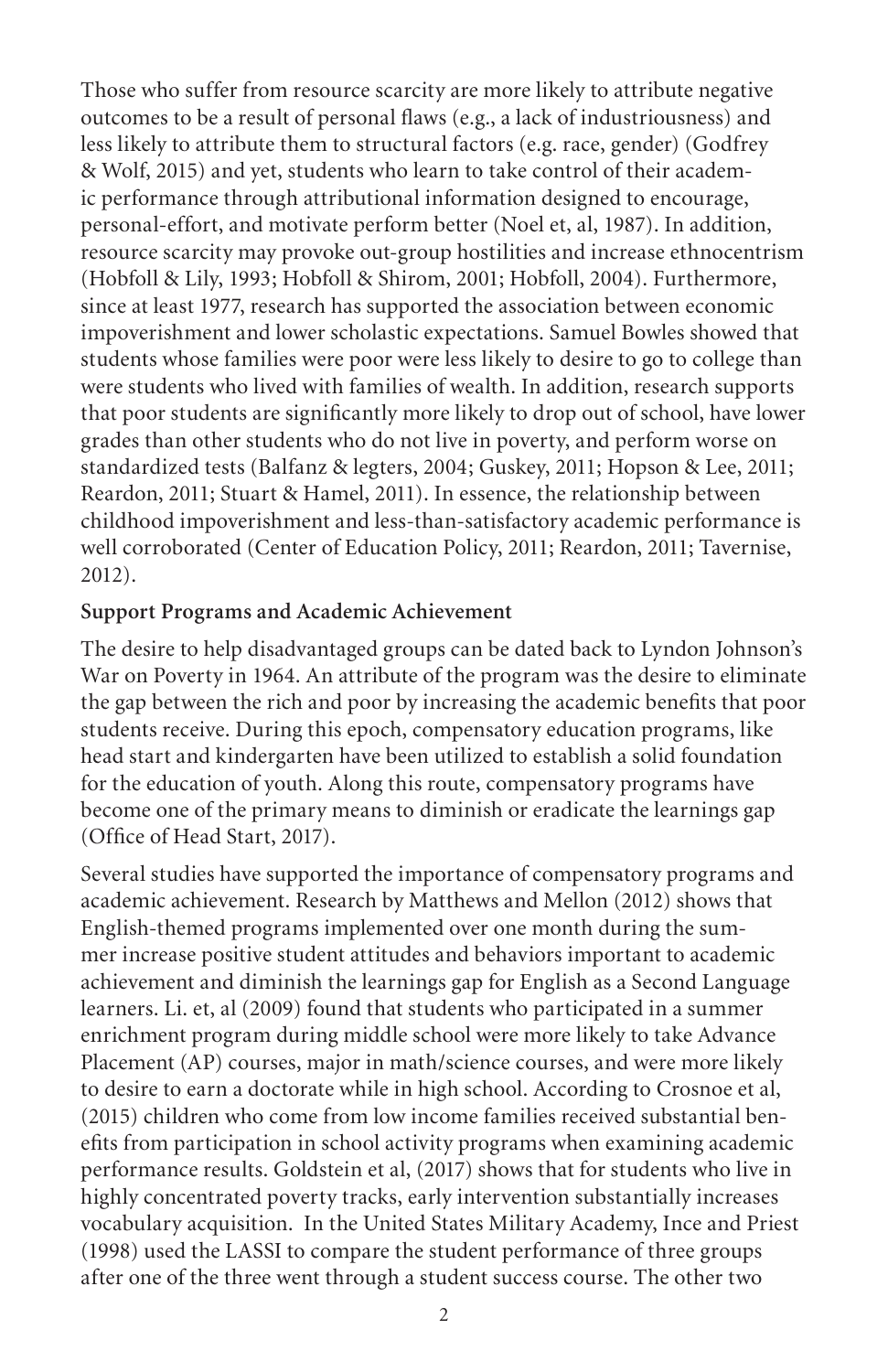groups were control groups. Results indicated that the student success course group had improved performance on LASSI test measures when compared to the control groups.

# **LASSI Assessment Tool**

Education has been described as a middle class pedagogy. School curriculum are designed to teach middle class norms, values, language, and beliefs (Henslin, 2014). Ray Rist's (1970) research supports that students who use middle class words and appear to come from affluent families get higher levels of interaction in the classroom and by the end of the academic year, more favorable results. Rist's (1970) work is corroborated by Sternberg and Zhang (2000) who show the importance of student comprehension of the processes involved in the institution of education increases student outcomes.

The Learning and Study Strategies Inventory (LASSI) instrument has been used as an assessment tool to examine academic abilities of students from a variety of backgrounds. The LASSI is a good assessment tool for students to utilize. As a means of understanding college level learning, Kovach and Wilgosh (1999) used the LASSI as a tool to examine students with learning difficulties and highlighted skill deficiencies requiring remedial courses before the students had irreducible academic problems. The LASSI is an assessment tool that is widely accepted for its reliability and validity when examining several important factors in student learning. It is typically used as a means to assess student's levels of skill, will and self-regulation for successful academic results (Gornick, 1997; McDonald, 1997; Reaume, 1997). In essence the LASSI is an assessment tool that:

Focus(es) on both covert and overt thoughts, behaviors, attitudes and beliefs that relate to successful learning and that can be altered through educational interventions. Research has repeatedly demonstrated that these factors contribute significantly to success in college and that they can be learned or enhanced through educational interventions such as learning and study skills courses (*www.hhpublishing.com*).

# **Act 101 Program**

K. Leroy Irvis was a civil rights leader and political visionary who spent almost three decades in politics. The first African American to be elected Speaker of the House in Pennsylvania, he created ACT 101 in 1971 (Associated Press, 2006). Every summer, students from economically disadvantaged homes participate in the ACT 101 program in many of the universities in the Commonwealth of Pennsylvania.

The ACT 101 program is a demanding learning curriculum implemented that extends aid to students who meet rudimentary financial prerequisites. The program is designed to help students who need to develop scholastic skills that may enhance their capabilities of successfully navigating college and earning their degree. A college in Southeast Pennsylvania, for example, has an Act 101 program implemented during the summer that offers courses in Developmental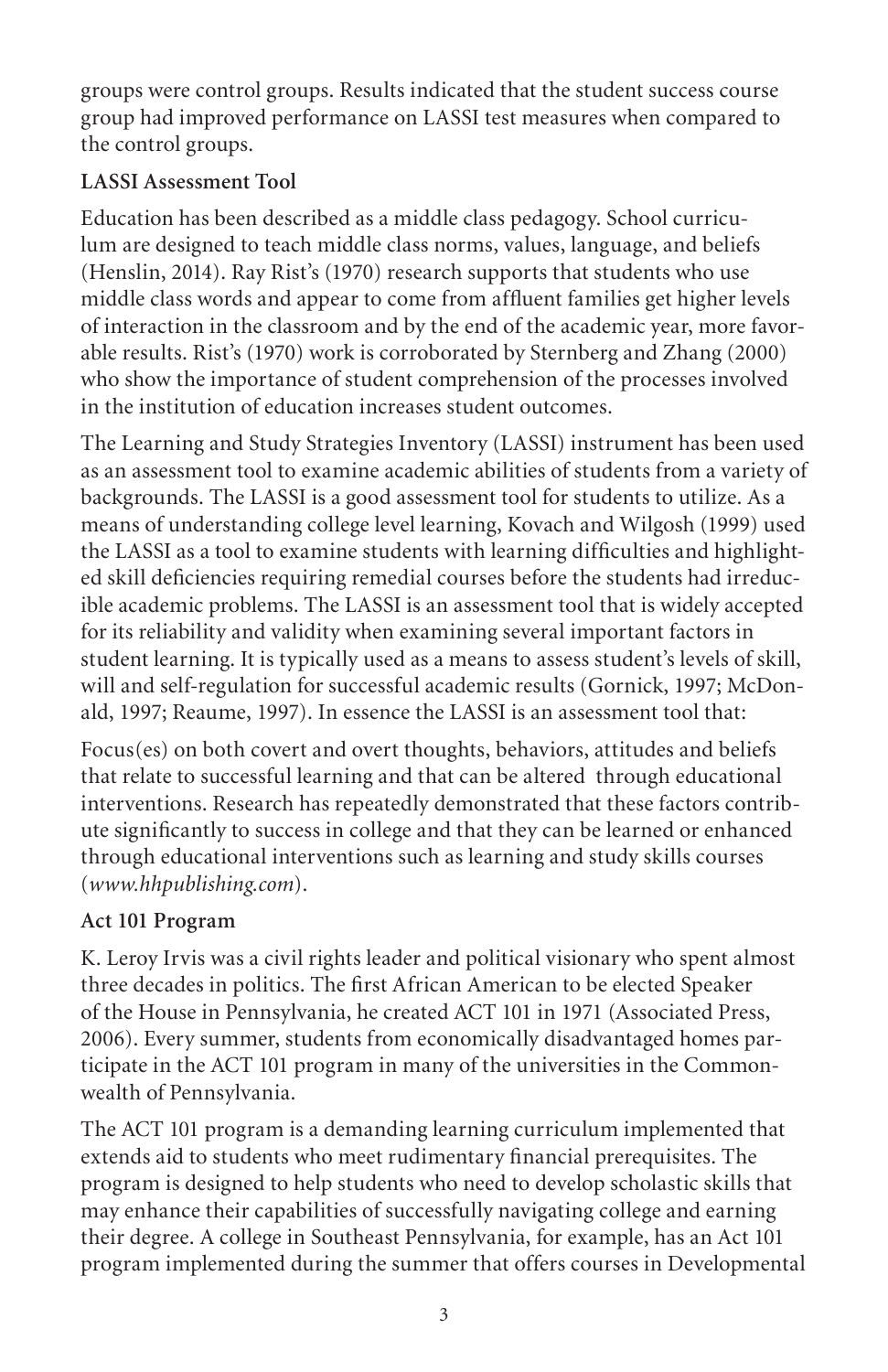English, Developmental Reading, Developmental Math, Computer Processing, Personal Growth and a Study Skills curriculum (www.dccc.edu). After completion of the summer Act 101 program, students have access to college skills and career exploration workshops, on- campus tutoring, academic advising, college classes and other student services and support mechanisms.

The program has shown success. In the 2012-2013 academic year, for instance, approximately 71 percent of the students who participated remained in college. The two year retention rate was almost 65 percent. In addition to strong retention rates, ACT 101 student course completion rates mimicked those of non-ACT 101 students. In 2012-2013, almost 89 percent of ACT 101 students successfully completed courses while a little less than 91 percent of non-ACT

# **Methodology**

This research examines student academic performance at a college in Southeastern Pennsylvania. The college has approximately 13,000 students. About 56 percent of the population is non-minority and 61 percent are under the age of 25. The researcher gathered data from the ACT 101 program to examine student performance in 2005, 2010, and 2016. These three cohort groups allow for a longitudinal assessment of the program's efficacy by incorporating a preposttest design to analyze changes in each cohort group's level of skill, will, and self-regulation. To measure the possible cohort changes, this research design incorporates the Learning and Study Strategies Inventory (LASSI) tool.

The LASSI was selected because of its easy administration, its association with the types of programs offered by the Act 101 program, the relatively quick computational results it presents and the rich data which it can provide. The LASSI is composed of ten subscales and can be used as a diagnostic instrument and a prescriptive tool. The ten subscales are measure a student's: Motivation, Attitude, Anxiety, Concentration, Information Processing, Use of Study Aids, Test Taking Strategies, Selecting the Main Idea in Readings, Use of Time Management, and Self Testing. With its three primary components (skill, will, and self-regulation), the LASSI subscales are designed to measure each of these components. The Skill component of the LASSI scale is measured by the subscales of information Processing, Selecting Main Ideas and Test Strategies. The Will component of the LASSI scale is measured by the subscales of Anxiety, Attitude and Motivation, and the Self-Regulation component of the LASSI scale is measured by the subscales of Concentration, Self-Testing, Study Aids, and Time Management. The LASSI can be used to provide information about student weaknesses when compared to similar students so that interventions can be developed to strengthen those weak areas of learning, test taking, self-regulation, motivation, time management and study skills. The alpha coefficients of each subscale component are shown below. Each of these components has a coefficient alpha over .70. Table 1.1 lists the coefficient alphas for each subscale.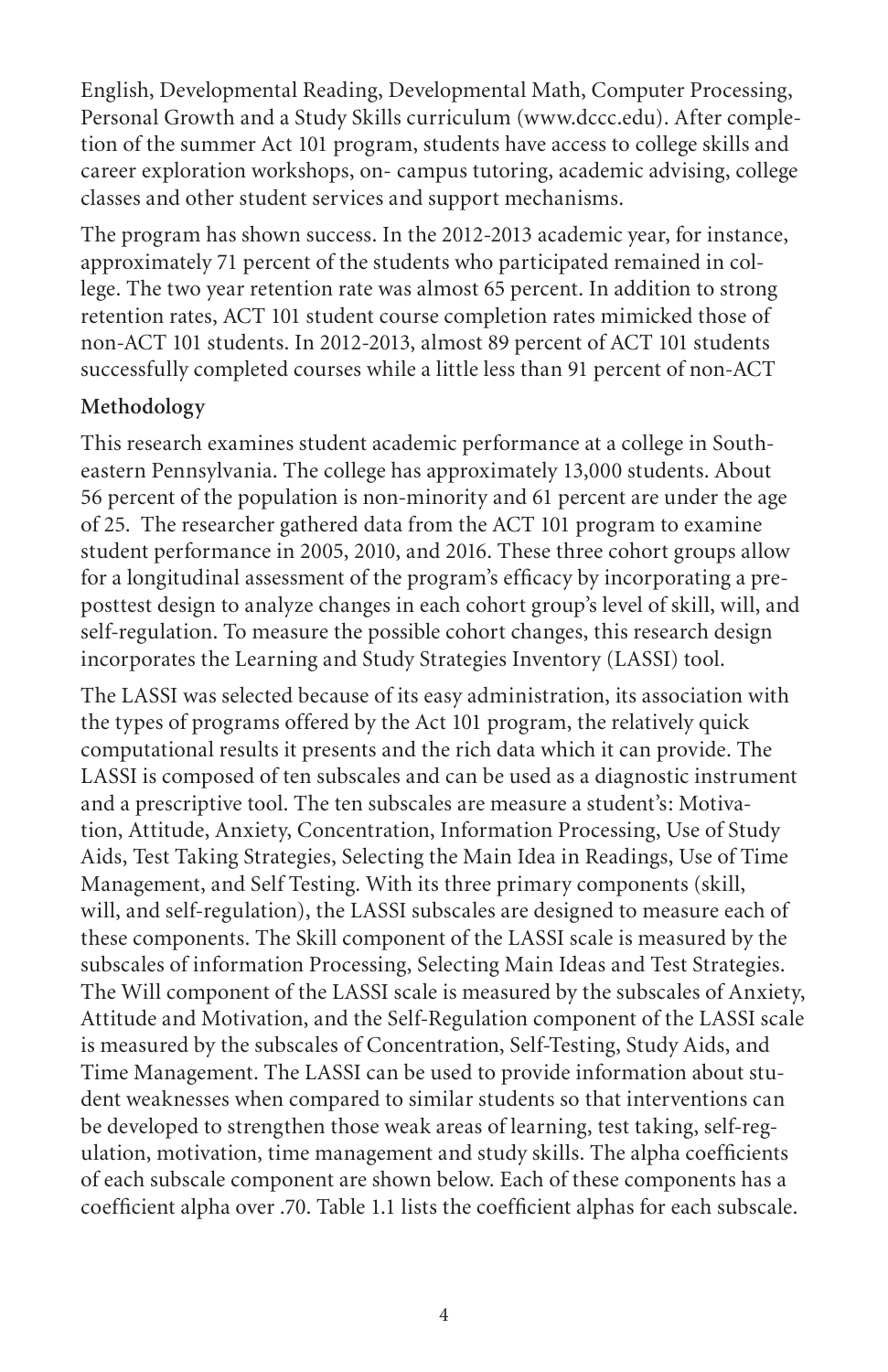## **Table 1.1**

|                          | Table 1.1: LASSI Subscale Alpha Coefficients |  |  |
|--------------------------|----------------------------------------------|--|--|
| <b>Subscale</b>          | <b>Coefficient Alpha</b>                     |  |  |
| <b>Anxiety</b>           | .87                                          |  |  |
| <b>Attitude</b>          | .77                                          |  |  |
| <b>Concentration</b>     | .86                                          |  |  |
| <b>Info. Processing</b>  | .84                                          |  |  |
| <b>Motivation</b>        | .84                                          |  |  |
| <b>Self-Testing</b>      | .84                                          |  |  |
| <b>Select Main Ideas</b> | .89                                          |  |  |
| <b>Study Aids</b>        | .73                                          |  |  |
| <b>Time Management</b>   | .85                                          |  |  |
| <b>Test Strategies</b>   | .80                                          |  |  |
|                          |                                              |  |  |

The subscales illustrate that the internal consistency of each factor is relatively sound. Study Aids has the lowest alpha coefficient at .73 and Selecting Main Ideas has the highest alpha coefficient at .89 (*www.hhpublishing.com*). The LASSI instrument has been proven to have validity and reliability.

From the literature reviewed it was apparent that the Act 101 course programs offered during the summer of 2005 relate to the LASSI subscales to an appreciable degree. The following key illustrates the association and thus, one of the rationale for selecting the LASSI as a pre and posttest.

# **LASSI Key:**

Motivation (MOT) Attitude (ATT) Anxiety (ANX) Concentration (CON) Information Processing (INFO PRO) Study Aids (STU AID) Test Strategies (TEST STR) Selecting Main Idea (SMI) Time Management (TM) Self Testing (ST)

# **LASSI Key Association with Act 101 Programs**

Speech and Communication ATT, CON, INFO PRO Computer Processing INFO PRO, CON, STU AID, TEST STR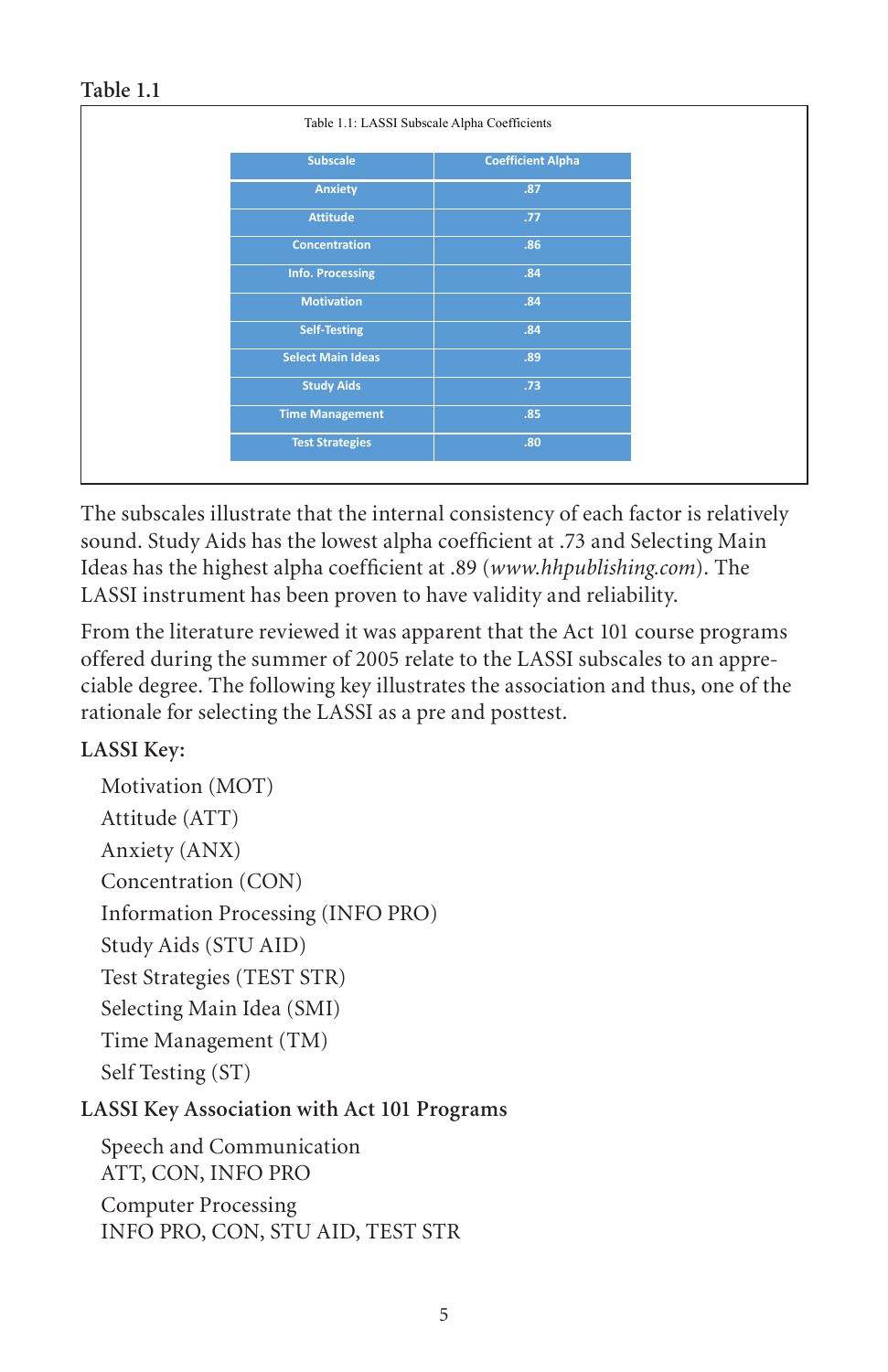**Mathematics** INFO PRO, CON, STU AID Study Skills MOT, ANX, CON, INFO PRO, STU AID, ST, TEST STR Reading CON, INFO PRO, STU AID, ST, SMI, TEST STR, ST Personal Growth MOT, ANX, CON, INFO PRO, TM

After analyzing changes in student perceptions of skill, will, and self-regulation, this research utilizes an ANOVA design to compare the persistence of cohort groups who were in the ACT 101 program for the years 2005, 2010, and 2016 at the college in Southeastern, PA.

### **Implementation Process**

During the first week of the Act 101 program in the summer of 2005, thirty-four students completed the LASSI 80 question, ten subscale questionnaire. During the next five weeks of the Act 101 program, in addition to tutoring, students were in Speech and Communication, Computer Skills, Mathematics, Reading, Study Skills, and Personal Growth classes. These courses are designed to enhance student development, personal growth and prepare them for the rigors of college. During the last week of the program, the LASSI was administered once again. Due to attrition, twenty-nine students completed the LASSI posttest. Students who did not take LASSI posttest had their scores omitted from the research (N=5 omitted).

During the summer of 2010 and 2016, the same pre-test, posttest LASSI implementation design was administered to ACT 101 students. In 2004-2005 fiscal year PA government allocated \$9.32 million to the ACT 101 program. As previously stated, there were 34 students who participated in the ACT 101 program that year. Over the next decade there was a 76 percent reduction in ACT 101 funding and currently the state apportions \$2.24 million. The student participation rate in the program dropped by three-quarters over the next decade (Sturla, 2015). Given such significant budget cuts in ACT 101 funding throughout the Commonwealth of Pennsylvania, student participation rates diminished in the Southeastern, PA College in which data was collected for this research. From the 34 students in 2005, the program participation diminished to twelve students who participated in 2010 and thirteen in 2016.

# **Findings**

# **The 2005 ACT 101 Cohort**

Table 1.2 shows the results of the 2005 ACT 101 cohort's mean LASSI scores on each subscale component and shows the national mean scores for comparison purposes. Column one lists each of the subscale components of the LASSI instrument. The second column lists the pretest mean scores for the 2005 ACT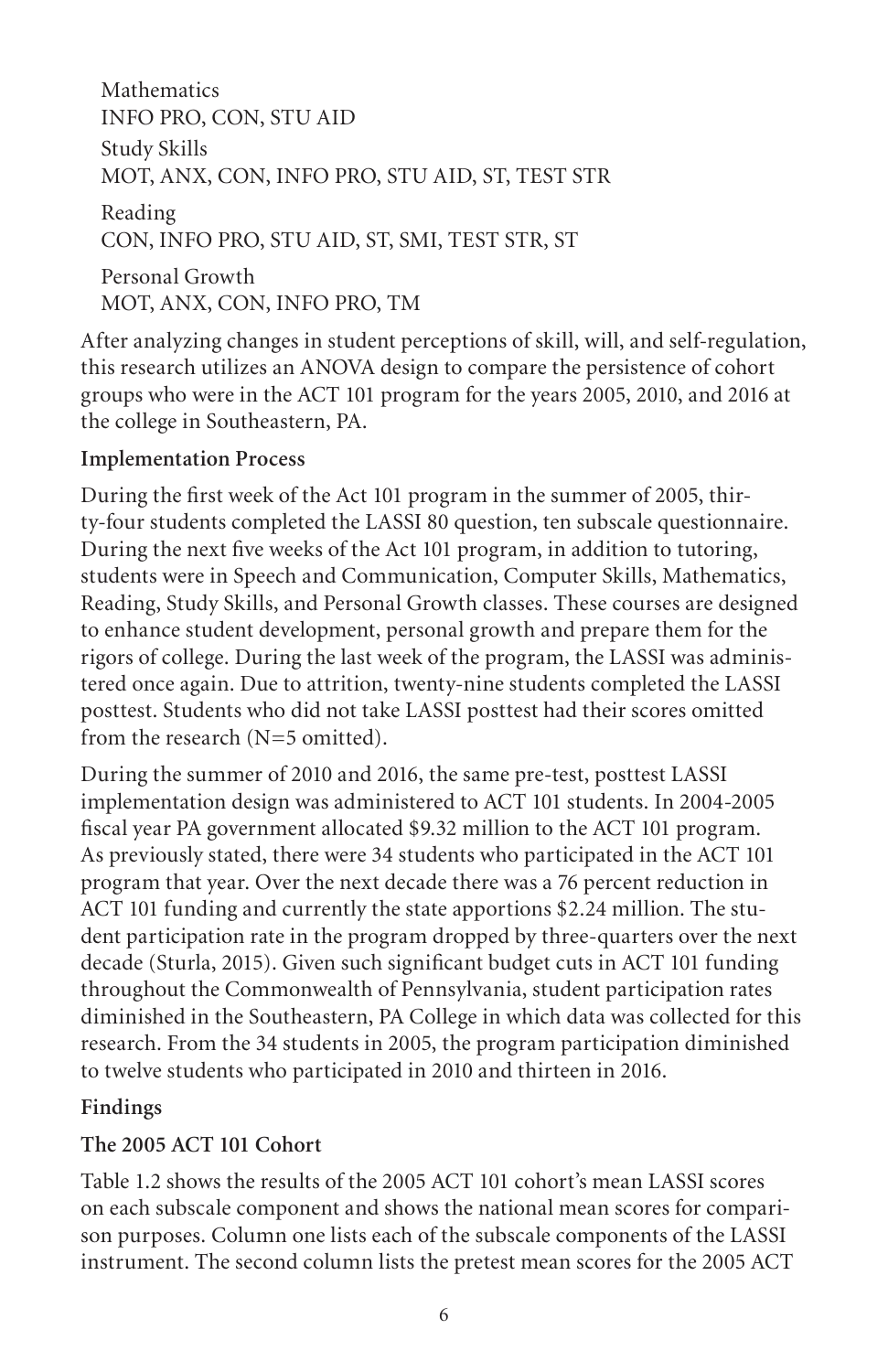101 cohort for each subscale. The pretest scores range from 21.69 (anxiety) to 32.72 (attitude). Recall that the Will component of the LASSI scale is measured by the subscales of Anxiety (pretest score 21.69), Attitude (pretest score 32.72) and Motivation (pretest score 30.21). Will power is an important characteristic distinguishing college degreed students from those who drop out. The fourth column is a computation of the difference between the pretest score and the national average score for each subscale component. Notice that for the Will component of the LASSI the difference between the ACT 101 2005 cohort mean scores and the national mean scores are -3.83 (anxiety), -.69 (attitude), and -.98 (motivation). The ACT 101 students have lower perceptions on their levels of Will capabilities than the national student average. The post-test scores (column fifth column) show substantial increases in perceptions of Will capabilities in 2005. When looking at the differences between posttest scores and the national averages (column seven), Anxiety scores increased to 1.69 above the national average. Increases of 1.59 and 3.95 above the national averages for attitude and motivation respectively.

The Skill component of the LASSI scale is measured by the subscales of Information Processing (pretest score 26.59), Selecting Main Ideas (pretest score 24.97) and Test Strategies (pretest score 25.86). At the pretest comparison stage (see column four) Information Processing had a -.66 score when compared to the national average. Selecting Main Ideas had a -3.09 difference between the LASSI pretesting of the ACT 101 cohort from 2005 and the national average. Test Strategies had a -3.27 difference. Student's beliefs about their skill levels for the 2005 cohort w4ere below the national mean on all three Skill components. When examining posttest scores, Information Processing increased to 5.92 above the national mean, Selecting Main Ideas increased by 2.01 and Test Strategies increased by 1.39 above the national mean.

The Self-Regulation component of the LASSI scale is measured by the subscales of Concentration (-.69 comparing pretest to the national average), Self-Testing (-.70 comparing pretest to the national average), Study Aids (1.13 comparing pretest to national average), and Time Management (.09 comparing pretest to the national average). Interestingly, the comfort with using study aids and time management had pretest scores above the national means. When looking at Self-Regulation after post-testing, Concentration increased by 4.55, Self-Testing increased by 7.27, Study Aids increased by 5.09, and Time Management increased by 5.26 above the national mean scores.

Table 1.2 shows that the ACT 101 program that was implement between the pretest and posttest of the LASSI was important in increasing student's Skill, Will, and Self-Regulation. While eight of the ten subscales had scores below the national mean at the beginning of the ACT 101 program, every subscale component was above the national average after the six week program was completed at the posttest period.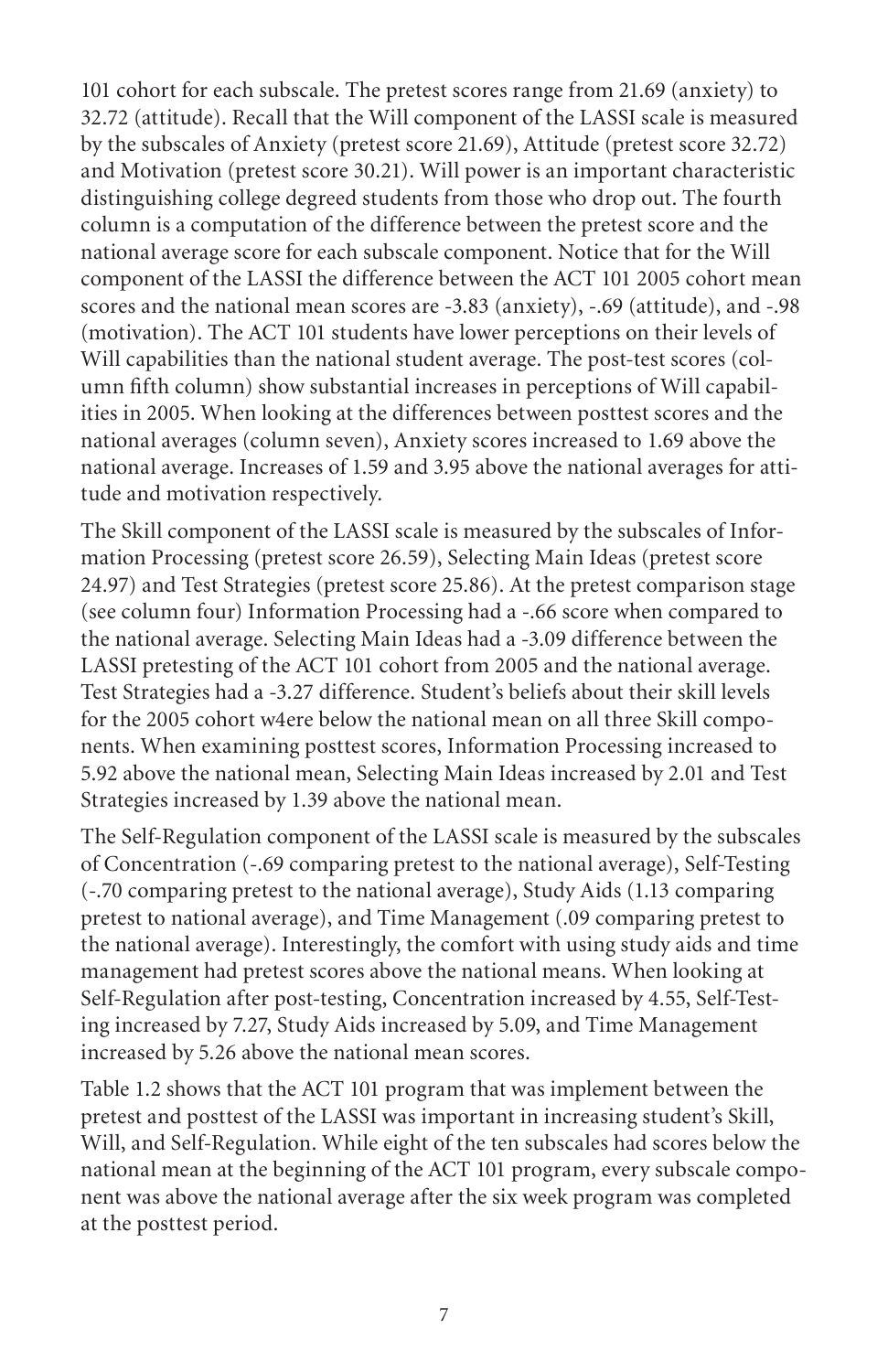| <b>Subscale</b>         | <b>Group Mean</b><br><b>Score</b><br>(Pretest)* | National Mean<br><b>Score</b><br>*** | Pretest &<br><b>National</b><br><b>Difference</b> | <b>Group Mean</b><br><b>Score</b><br>(Posttest)** | <b>National Mean</b><br><b>Score</b><br>*** | Posttest &<br><b>National</b><br><b>Difference</b> |
|-------------------------|-------------------------------------------------|--------------------------------------|---------------------------------------------------|---------------------------------------------------|---------------------------------------------|----------------------------------------------------|
| <b>Anxiety</b>          | 21.69                                           | 25.52                                | $-3.83$                                           | 27.21                                             | 25.52                                       | 1.69                                               |
| <b>Attitude</b>         | 32.72                                           | 33.41                                | $-0.69$                                           | 35.00                                             | 33.41                                       | 1.59                                               |
| <b>Concentration</b>    | 26.62                                           | 26.97                                | $-0.35$                                           | 31.52                                             | 26.97                                       | 4.55                                               |
| <b>Info. Process</b>    | 26.59                                           | 27.25                                | $-0.66$                                           | 33.17                                             | 27.25                                       | 5.92                                               |
| <b>Motivation</b>       | 30.21                                           | 31.19                                | $-0.98$                                           | 35.14                                             | 31.19                                       | 3.95                                               |
| <b>Self-Testing</b>     | 23.83                                           | 24.53                                | $-0.70$                                           | 31.80                                             | 24.53                                       | 7.27                                               |
| <b>Select Main Idea</b> | 24.97                                           | 28.06                                | $-3.09$                                           | 30.07                                             | 28.06                                       | 2.01                                               |
| <b>Study Aids</b>       | 26.38                                           | 25.25                                | 1.13                                              | 30.34                                             | 25.25                                       | 5.09                                               |
| <b>Time Manage</b>      | 26.17                                           | 26.08                                | 0.09                                              | 31.34                                             | 26.08                                       | 5.26                                               |
| <b>Test Strategies</b>  | 25.86                                           | 29.13                                | $-3.27$                                           | 30.52                                             | 29.13                                       | 1.39                                               |

*\*The scores for the Act 101 group in Table 1.2 are group mean scores at pretesting.*

*\*\*The scores for the Act 101 group in Table 1.2 are group mean scores at post-testing*

*\*\*\*Means of the national sample of students who took the LASSI are from 2002. The scale is Appendix C (Table 24) in the LASSI overview*

When comparing the pretest scores and posttest scores from the 2005 ACT 101 program, the results are significant. The t-test statistical finding is 4.145. The level for  $p = .05$  is 1.7344 and for  $p = .01$  it is 2.552 at 18 degrees of freedom. The results are statistically significant and support that the ACT 101 program increases student Skill Will, and Self-Regulation.

The most satisfactory result of the ACT 101 program is the ability to prepare students for college level learning and eventually success by graduating. The program collects data on student performance and the average GPA of the 2005 ACT 101 cohort at graduation was 2.43 (see appendix A for each student's GPA).

#### **The 2010 ACT 101 Cohort**

The results of the 2010 cohort are presented in Table 1.3 below. Recall this is the period in which ACT 101 program funding had diminished substantially. Given that it is a needs based program, funding requirements became much more stringent and only twelve students participated. Yet, the results showed to be similar. Once again the LASSI pretest scores had eight of the ten subscales below the national average. It is only Motivation and Study Aids in which the 2010 cohort had pretest scores above the national mean scores. Yet, when looking at the posttest scores, the cohort performed substantially better after the six-week ACT 101 program. Scores at the posttest period range from a .88 increase in Anxiety to Self-Testing 4.87.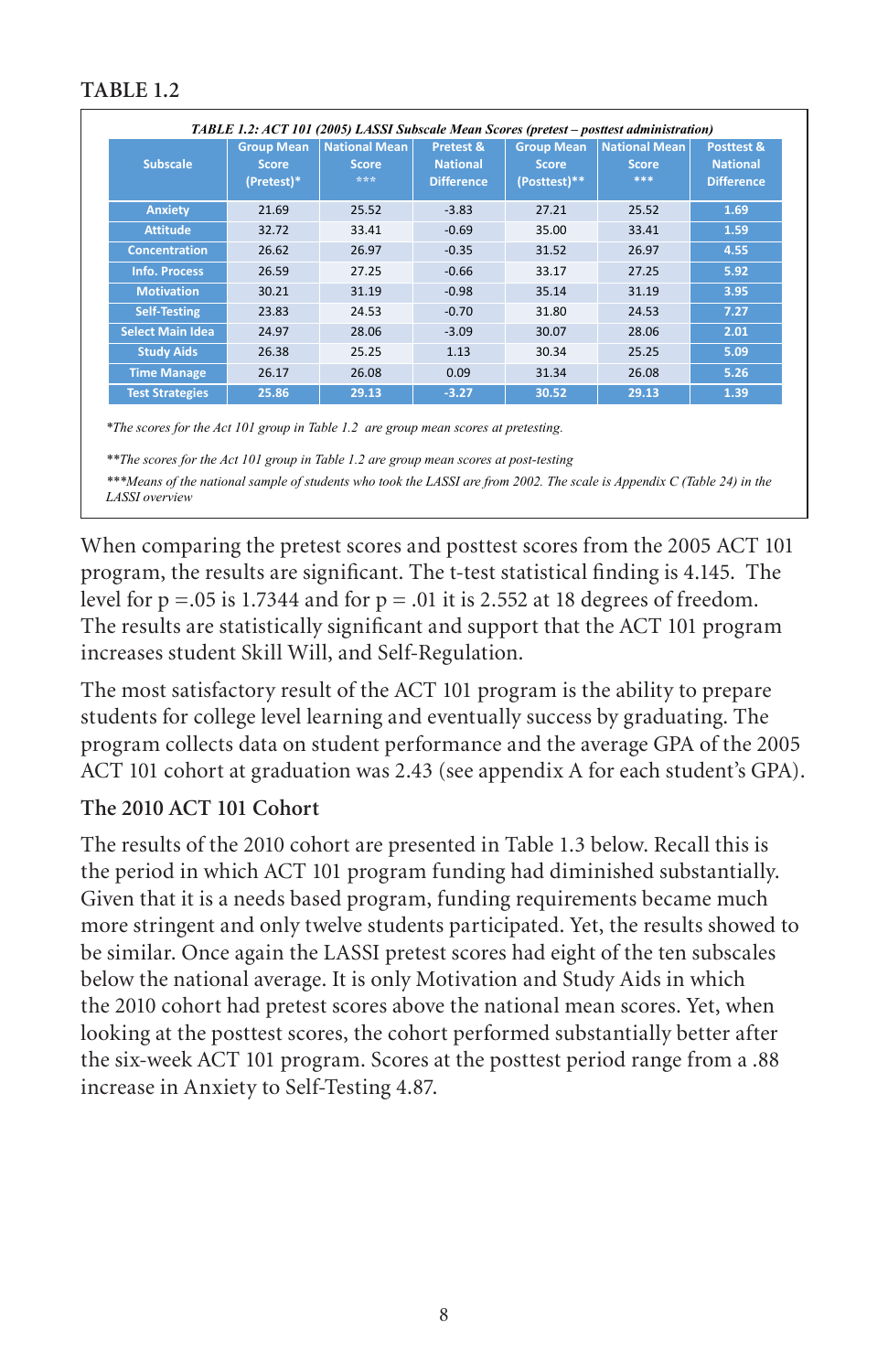|                         | TABLE 1.3: ACT 101 (2010) LASSI Subscale Mean Scores (pretest - posttest administration) |                                             |                                                   |                                                   |                                             |                                                    |
|-------------------------|------------------------------------------------------------------------------------------|---------------------------------------------|---------------------------------------------------|---------------------------------------------------|---------------------------------------------|----------------------------------------------------|
| <b>Subscale</b>         | <b>Group Mean</b><br><b>Score</b><br>(Pretest)*                                          | <b>National</b><br><b>Mean Score</b><br>*** | Pretest &<br><b>National</b><br><b>Difference</b> | <b>Group Mean</b><br><b>Score</b><br>(Posttest)** | <b>National</b><br><b>Mean Score</b><br>*** | Posttest &<br><b>National</b><br><b>Difference</b> |
| <b>Anxiety</b>          | 22.20                                                                                    | 25.52                                       | $-3.32$                                           | 26.40                                             | 25.52                                       | 0.88                                               |
| <b>Attitude</b>         | 33.00                                                                                    | 33.41                                       | $-0.41$                                           | 34.40                                             | 33.41                                       | 0.99                                               |
| <b>Concentration</b>    | 24.70                                                                                    | 26.97                                       | $-2.27$                                           | 28.40                                             | 26.97                                       | 1.43                                               |
| <b>Info. Process</b>    | 25.30                                                                                    | 27.25                                       | $-1.95$                                           | 29.90                                             | 27.25                                       | 2.65                                               |
| <b>Motivation</b>       | 32.50                                                                                    | 31.19                                       | 1.31                                              | 34.80                                             | 31.19                                       | 3.61                                               |
| <b>Self-Testing</b>     | 24.10                                                                                    | 24.53                                       | $-0.43$                                           | 29.40                                             | 24.53                                       | 4.87                                               |
| <b>Select Main Idea</b> | 25.30                                                                                    | 28.06                                       | $-2.76$                                           | 29.40                                             | 28.06                                       | 1.34                                               |
| <b>Study Aids</b>       | 26.70                                                                                    | 25.25                                       | 1.45                                              | 28.40                                             | 25.25                                       | 3.15                                               |
| <b>Time Manage</b>      | 25.10                                                                                    | 26.08                                       | $-0.98$                                           | 28.60                                             | 26.08                                       | 2.52                                               |
| <b>Test Strategies</b>  | 26.70                                                                                    | 29.13                                       | $-2.43$                                           | 31.20                                             | 29.13                                       | 2.07                                               |

*\*The scores for the Act 101 group in Table 1.3 are group mean scores at pretesting.*

*\*\*The scores for the Act 101 group in Table 1.3 are group mean scores at post-testing \*\*\*Means of the national sample of students who took the LASSI are from 2002. The scale is Appendix C (Table 24) in the LASSI overview*

The t-test result is 2.530 which is significant at  $p<$ . .05 at 18 degrees of freedom. The mean GPA for the 2010 ACT 101 cohort was 2.45 (see Appendix B for individual student GPAs). In addition to students acquiring stronger levels of academic skill, motivation, will, and self-regulation, these characteristics seem durable and encourage academic success.

#### **The 2016 ACT 101 Cohort**

In 2016, thirteen students participated in the ACT 101 program. According to Table 1.4, students had lower levels of Skill, Will, and Self-Regulation on every LASSI subscale component than the national average. Given that ACT 101 students have lower discernments about their capability levels than the national student average at pretesting, once again, the LASSI scores show that student's perceptions about Skill, Will, and Self-Regulation increased by post-testing.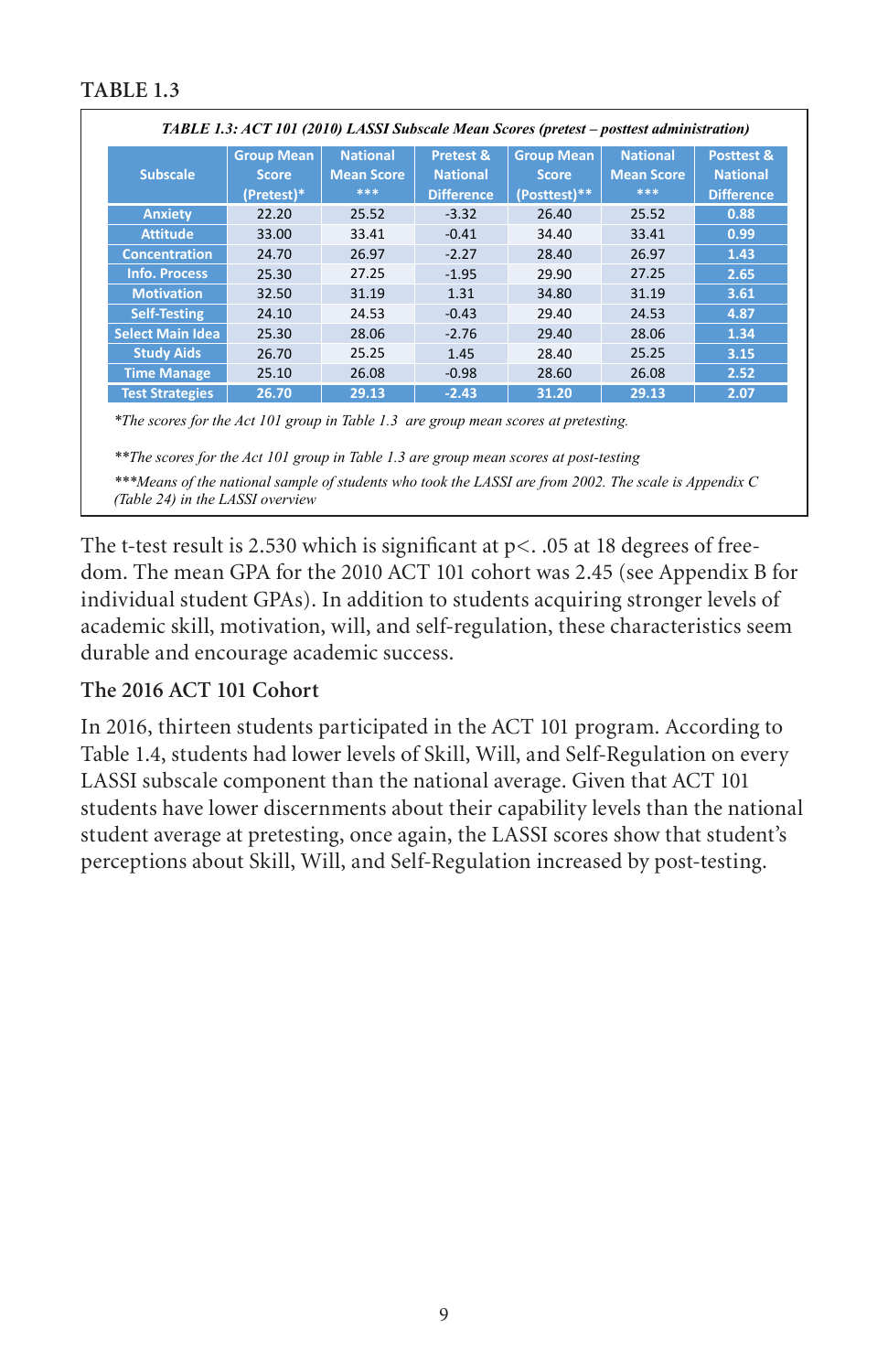| <b>Subscale</b>                                                                                                                                                                                                                                                                                                           | <b>Group Mean</b><br>Score<br>(Pretest)* | <b>National</b><br><b>Mean Score</b><br>*** | Pretest &<br><b>National</b><br><b>Difference</b> | <b>Group Mean</b><br><b>Score</b><br>(Posttest)** | <b>National</b><br><b>Mean Score</b><br>*** | <b>Posttest &amp;</b><br><b>National</b><br><b>Difference</b> |
|---------------------------------------------------------------------------------------------------------------------------------------------------------------------------------------------------------------------------------------------------------------------------------------------------------------------------|------------------------------------------|---------------------------------------------|---------------------------------------------------|---------------------------------------------------|---------------------------------------------|---------------------------------------------------------------|
| <b>Anxiety</b>                                                                                                                                                                                                                                                                                                            | 21.20                                    | 25.52                                       | $-4.32$                                           | 21.9                                              | 25.52                                       | $-3.62$                                                       |
| <b>Attitude</b>                                                                                                                                                                                                                                                                                                           | 28.40                                    | 33.41                                       | $-5.01$                                           | 32.9                                              | 33.41                                       | $-0.51$                                                       |
| <b>Concentration</b>                                                                                                                                                                                                                                                                                                      | 23.30                                    | 26.97                                       | $-3.67$                                           | 29.6                                              | 26.97                                       | 2.63                                                          |
| <b>Info. Process</b>                                                                                                                                                                                                                                                                                                      | 26.00                                    | 27.25                                       | $-1.25$                                           | 31.6                                              | 27.25                                       | 4.35                                                          |
| <b>Motivation</b>                                                                                                                                                                                                                                                                                                         | 28.10                                    | 31.19                                       | $-3.09$                                           | 34.1                                              | 31.19                                       | 2.91                                                          |
| <b>Self-Testing</b>                                                                                                                                                                                                                                                                                                       | 24.00                                    | 24.53                                       | $-0.53$                                           | 30.4                                              | 24.53                                       | 5.87                                                          |
| <b>Select Main Idea</b>                                                                                                                                                                                                                                                                                                   | 24.00                                    | 28.06                                       | $-4.06$                                           | 28.1                                              | 28.06                                       | 0.04                                                          |
| <b>Study Aids</b>                                                                                                                                                                                                                                                                                                         | 24.80                                    | 25.25                                       | $-0.45$                                           | 30.6                                              | 25.25                                       | 5.35                                                          |
| <b>Time Manage</b>                                                                                                                                                                                                                                                                                                        | 22.50                                    | 26.08                                       | $-3.58$                                           | 29.3                                              | 26.08                                       | 3.22                                                          |
| <b>Test Strategies</b>                                                                                                                                                                                                                                                                                                    | 23.90                                    | 29.13                                       | $-5.23$                                           | 29.2                                              | 29.13                                       | 0.07                                                          |
| *The scores for the Act 101 group in Table 1.4 are group mean scores at pretesting.<br>**The scores for the Act 101 group in Table 1.4 are group mean scores at post-testing<br>***Means of the national sample of students who took the LASSI are from 2002. The scale is Appendix C (Table 24) in<br>the LASSI overview |                                          |                                             |                                                   |                                                   |                                             |                                                               |

The t-test result for the 2016 cohort pretest-posttest comparison is 3.879.

# **ANOVA**

The fact that the ACT 101 program focuses upon offering a new group of students from low-income families its program services each year, the expectation is that these students should have similar skills sets when entering and leaving the program. Therefore, unlike the typical Analysis of Variance assessment in which the researcher desires statistically significant differences between groups, this research hopes to accept the null hypothesis at both the pre-ACT 101 and post-ACT 101 stages. Consistency would support that the program acquires similar successful results from each of the cohorts in the longitudinal study.

# **TABLE 1.5**

|                |                        |                    | TABLE 1.5: ANOVA for LASSI Subscale Mean Scores (Pretest Scores 2005, 2010, 2016) |                |
|----------------|------------------------|--------------------|-----------------------------------------------------------------------------------|----------------|
|                | <b>Degrees Freedom</b> | <b>Sum Squares</b> | <b>Mean Squares</b>                                                               | <b>F-Ratio</b> |
| <b>Between</b> |                        | 24.39              | 12.19                                                                             | 1.35           |
| <b>Within</b>  | 27                     | 243.80             | 9.03                                                                              |                |

Table 1.5 shows that at df 2, 27 the F-Ratio is 1.35 and is not statistically significant. When comparing the pretest scores between the 2005, 2010 and 2016 ACT 101 cohorts, there is no statistically significant difference. The students come into the program with similar capabilities in skill, will, and self-regulation.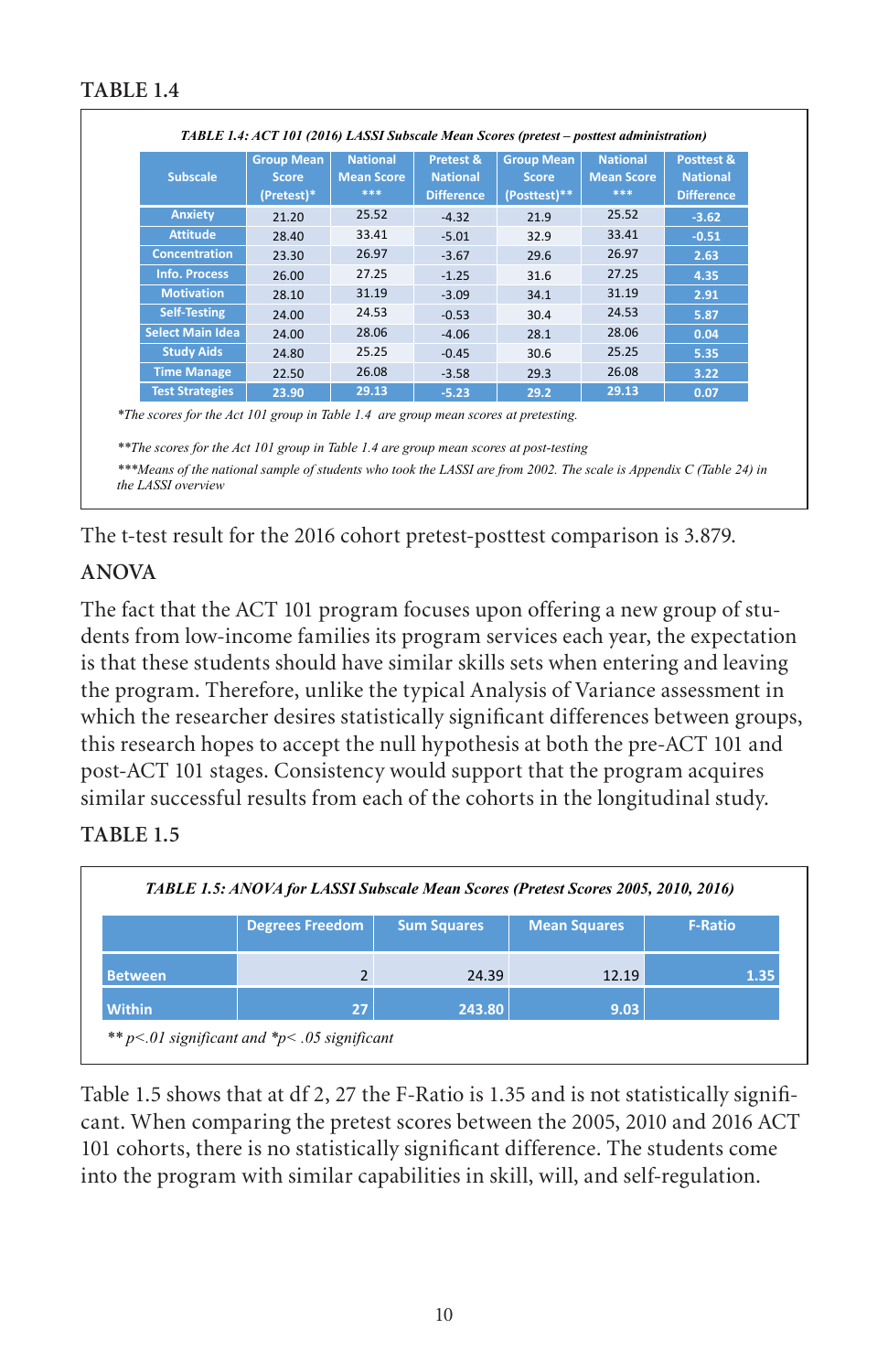|                | <b>Degrees Freedom</b> | <b>Sum Squares</b> | <b>Mean Squares</b> | <b>F-Ratio</b> |
|----------------|------------------------|--------------------|---------------------|----------------|
| <b>Between</b> |                        | 19.35              | 9.68                | 1.22           |
| <b>Within</b>  | 27                     | 213.85             | 7.92                |                |

The findings in Table 1.6 shows that at df 2, 27 the F-Ration is 1.22 and again not statistically significant. Therefore, the growth in the program is consistent and the program provides utility in enhancing student's skill, will and self-regulation capabilities.

TABLE 1.7

ACT 101 Cohort 2005 Mean GPA = 2.43

ACT 101 Cohort 2010 Mean GPA = 2.45

ACT 101 Cohort 2016 Mean GPA = 2.47

The mean grade point averages (GPAs) of ACT 101 students at this college in Southeastern Pennsylvania supports its success. The average GPAs were persistently well over a 2.00 and typically coalesced around a C+ for each cohort group.

#### **Conclusion**

Data from the Bureau of the Census corroborates the well-established relationship between academic achievement and income. In 2015, the mean income for those with high school degrees was \$19,422. Those with Associates Degrees had mean incomes of \$21,539 and Bachelor Degrees had mean incomes of \$35,121. The nature of education and its manner of funding bends toward students who come from affluent families (Bowles, 1977; Porter, 2015). The ACT 101 program is a mechanism that helps to level the opportunity structure for under-privileged students. Recall that the ACT 101 program is a needs based program that serves college students in the Commonwealth of Pennsylvania. In the 2013-2014 school year, the median family income for ACT 101 students was \$20,381 and the median for Pennsylvania families at-large was \$66,522 (Sturla, 2015). It has been established that students who suffer financially tend to show lower academic competence and success than do those who come from financially stable homes (Reardon, 2011; Tavernise, 2012). In addition, income inequality has been associated with self-esteem with those youth from lower socio-economic backgrounds having less self-esteem (Osborne, 2015) and the self-confidence students have influences their scholastic capabilities (Imran, 2013; Srivastava, 2013)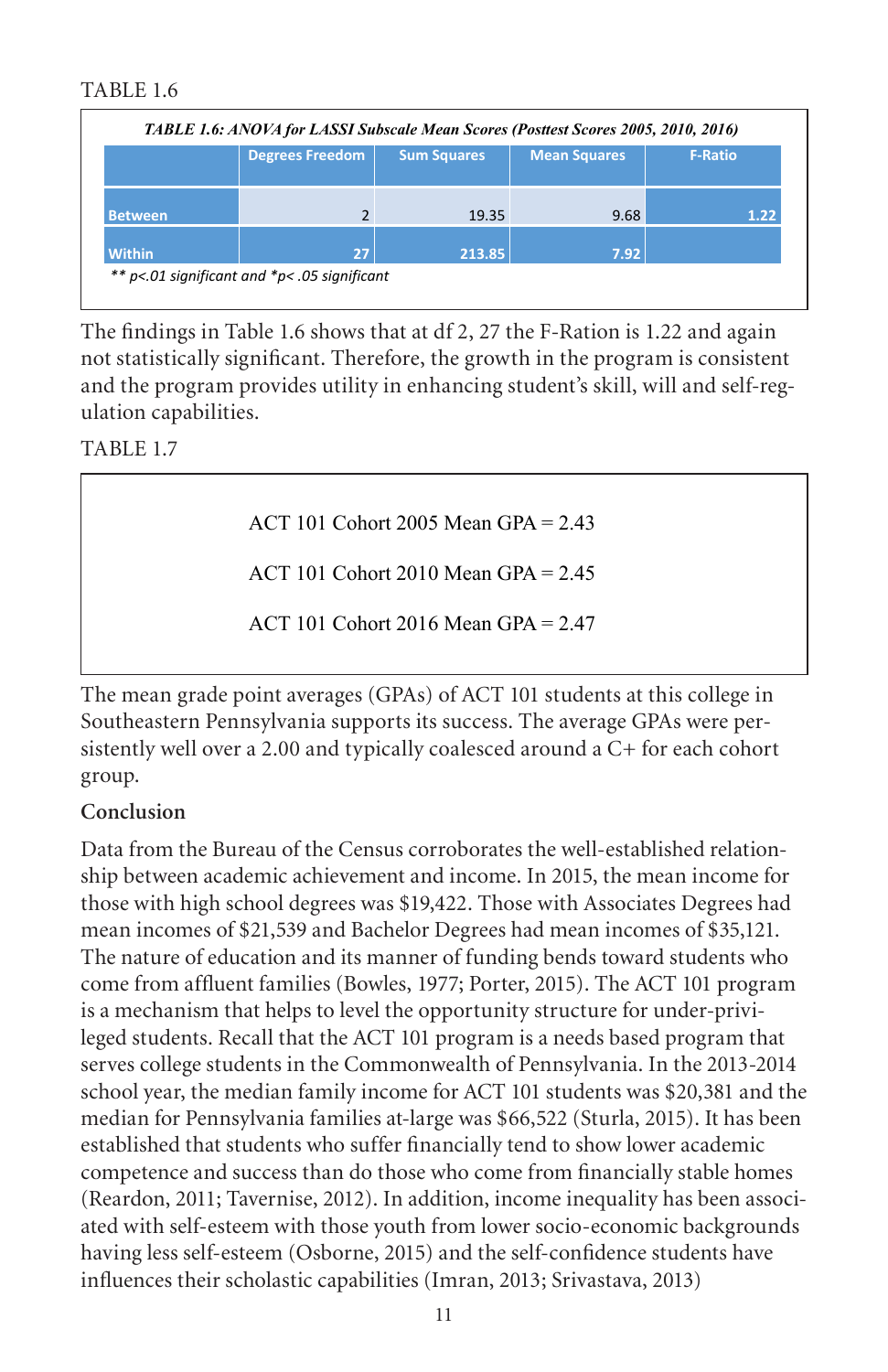This research examined the competencies in the ACT 101 program to instill skill, will, and self-determination in students as measured by the LASSI. In the initial 2005 analysis, the data supported that students receive substantial benefit from ACT 101. Across the Commonwealth of Pennsylvania, \$9.3 million was allocated to the program. In 2010, the follow-up analysis shows that the funding fell to \$2.7 million and yet, the program maintained its utility showing important and statistically significant results. In the third analysis during the 2016 assessment, the results were yet significant and still, funding has not rebounded. The research shows that ACT 101 program increases student's skill, will, and self-determination (as measured by the LASSI) and these students were subsequently more capable of matriculating through their respective college programs. These findings are established through the t-test and ANOVA results in tables 1.2 through 1.7 as well as appendices A, B, and C.

While this research is longitudinal and robust, the design has some limitations. Initially, although the research focuses upon analyzing ACT 101 student's skill, will, and self-regulation growth; the program offers much more than the fostering of these capabilities for increasing academic proficiencies. Future research could focus upon the tutoring, writing assistance and other support services encouraged by and linked through the ACT 101 program. In addition, the LASSI was used due to its easy administration. Measuring student competence and self-esteem with supplementary measures would further corroborate the importance of compensatory programs designed to bridge the gap between impoverished students and their peers.

|                         | <b>STUDENT NAME</b>   | <b>OVERALL GPA</b> |
|-------------------------|-----------------------|--------------------|
| $\mathbf{1}$            | Student One           | 2.36               |
| 2                       | <b>Student Two</b>    | 2.28               |
| 3                       | Student Three         | 3.00               |
| 4                       | <b>Student Four</b>   | 3.45               |
| 5                       | <b>Student Five</b>   | 1.61               |
| 6                       | <b>Student Six</b>    | 2.28               |
| $\overline{7}$          | Student Seven         | 2.77               |
| $\overline{\mathbf{8}}$ | <b>Student Eight</b>  | 2.00               |
| 9                       | Student Nine          | 2.61               |
| 10                      | Student Ten           | 3.48               |
| 11                      | <b>Student Eleven</b> | 3.00               |
| 12                      | Student Twelve        | 3.21               |
| 13                      | Student Thirteen      | 1.96               |
| 14                      | Student Fourteen      | 2.30               |
| 15                      | Student Fifteen       | 3.14               |
| 16                      | Student Sixteen       | 2.92               |
| 17                      | Student Seventeen     | 1.91               |
| 18                      | Student Eighteen      | 2.83               |
| 19                      | Student Nineteen      | 2.53               |
| 20                      | <b>Student Twenty</b> | 2.45               |
| 21                      | Student Twenty-one    | 1.00               |
| 22                      | Student Twenty-two    | 2.41               |
| 23                      | Student Twenty-three  | 2.85               |
| 24                      | Student Twenty-four   | 3.00               |
| 25                      | Student Twenty-five   | 1.81               |

# **APPENDIX A: Student GPA**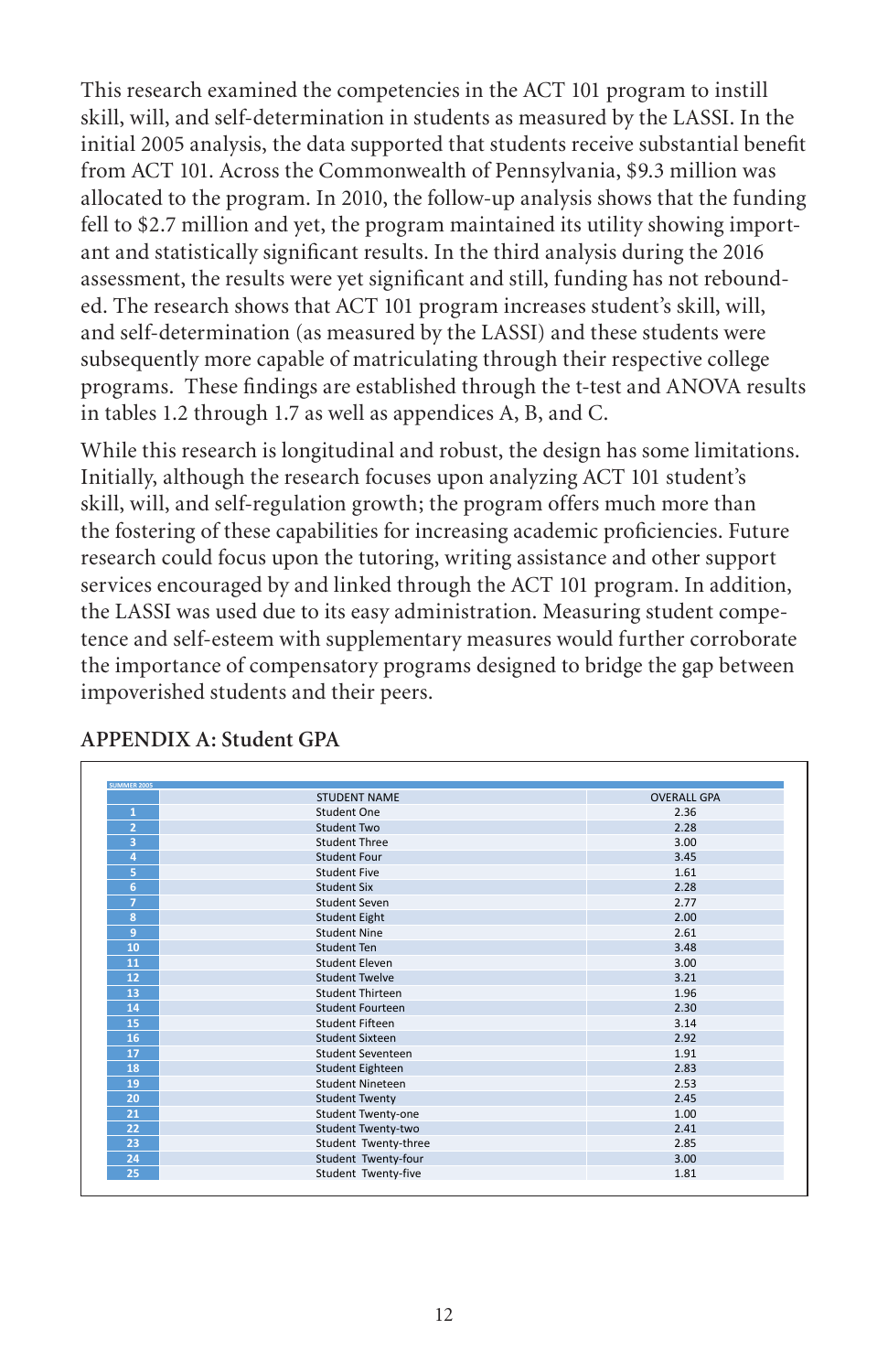# **APPENDIX B: Student GPA**

| <b>STUDENT NAME</b><br><b>OVERALL GPA</b><br><b>Student One</b><br>2.32<br><b>Student Two</b><br>2.48<br><b>Student Three</b><br>2.96<br><b>Student Four</b><br>2.96<br><b>Student Five</b><br>1.97<br><b>Student Six</b><br>2.26<br>Student Seven<br>3.25<br><b>Student Eight</b><br>2.81<br><b>Student Nine</b><br>2.91<br>Student Ten<br>2.36<br><b>Student Eleven</b><br>.69<br><b>Student Twelve</b><br>2.48 | <b>SUMMER 2010</b> |  |
|-------------------------------------------------------------------------------------------------------------------------------------------------------------------------------------------------------------------------------------------------------------------------------------------------------------------------------------------------------------------------------------------------------------------|--------------------|--|
|                                                                                                                                                                                                                                                                                                                                                                                                                   |                    |  |
|                                                                                                                                                                                                                                                                                                                                                                                                                   |                    |  |
|                                                                                                                                                                                                                                                                                                                                                                                                                   |                    |  |
|                                                                                                                                                                                                                                                                                                                                                                                                                   |                    |  |
|                                                                                                                                                                                                                                                                                                                                                                                                                   |                    |  |
|                                                                                                                                                                                                                                                                                                                                                                                                                   |                    |  |
|                                                                                                                                                                                                                                                                                                                                                                                                                   |                    |  |
|                                                                                                                                                                                                                                                                                                                                                                                                                   |                    |  |
|                                                                                                                                                                                                                                                                                                                                                                                                                   |                    |  |
|                                                                                                                                                                                                                                                                                                                                                                                                                   |                    |  |
|                                                                                                                                                                                                                                                                                                                                                                                                                   |                    |  |
|                                                                                                                                                                                                                                                                                                                                                                                                                   |                    |  |
|                                                                                                                                                                                                                                                                                                                                                                                                                   |                    |  |
|                                                                                                                                                                                                                                                                                                                                                                                                                   |                    |  |

# **APPENDIX C: Student GPA**

| <b>SUMMER 2010</b>    |                    |
|-----------------------|--------------------|
| <b>STUDENT NAME</b>   | <b>OVERALL GPA</b> |
| Student One           | 2.32               |
| Student Two           | 2.48               |
| <b>Student Three</b>  | 2.96               |
| <b>Student Four</b>   | 2.96               |
| <b>Student Five</b>   | 1.97               |
| <b>Student Six</b>    | 2.26               |
| Student Seven         | 3.25               |
| <b>Student Eight</b>  | 2.81               |
| <b>Student Nine</b>   | 2.91               |
| Student Ten           | 2.36               |
| <b>Student Eleven</b> | .69                |
| <b>Student Twelve</b> | 2.48               |
|                       |                    |

#### **Work Cited**

Associated Press (March 18, 2006). K. Leroy Irvis, first Black chosen as Speaker of Pennsylvania House, dies. The New York Times. Retrieved from http://www.nytimes. com/2006/03/18/politics/k-leroy-irvis-first-black-chosen-as-speaker-of-pennsylvaniahouse.html

Balfanz, R.; & Legters, N. (2004). Locating the dropout crisis: Which high schools produce the nation's drop outs? In G. Orfield (Ed.), Dropouts in America: Confronting the graduation rate crisis, Cambridge, MA: Harvard Education Press. pp 57-84.

Census Bureau (2015). Mean earnings of workers 18 years and over by educational attainment, race, Hispanic origin, and sex (1975-2015). Table 3, Historical Tables. https://www.census.gov/data/tables/2016/demo/education-attainment/cps-detailed-tables.html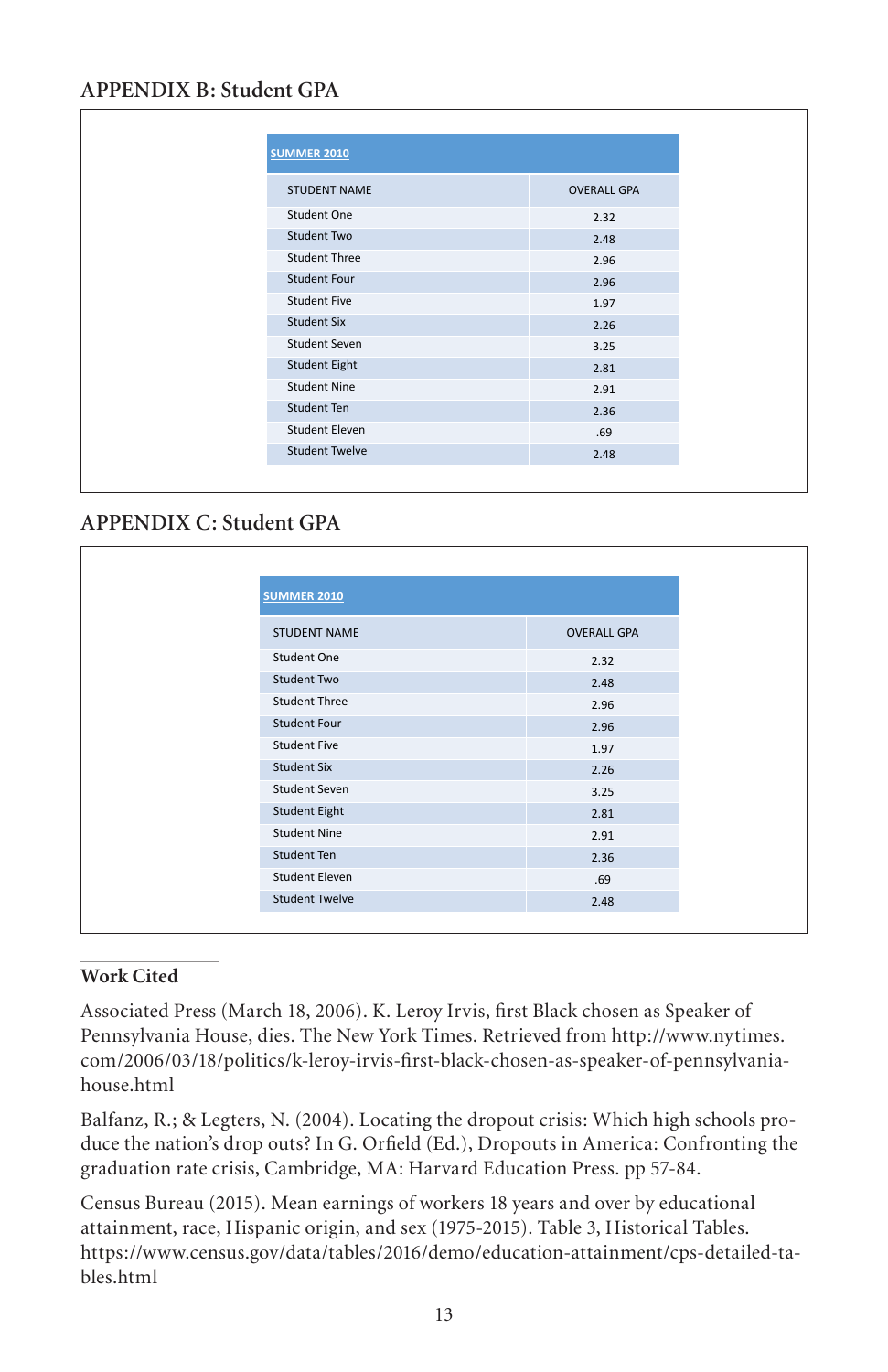Corak, M. (July, 2013). Income inequality, equality of opportunity, and intergenerational mobility. Journal of Economic Perspectives, 27 (3), pp. 79 – 102.

Crosnoe, R.; Smith, C.; & Leventhal, T. (August, 2015). Family background, schoolage trajectories of activity participation, and academic achievement at the start of high school. Applied Developmental Science, 19 (3), pp. 139-152.

Dixon-Roman, E.J.; Everson, H.T.; & McArdle, J.J. (2011). Race, poverty and SAT scores: Modeling the influences of family income on black and white high school students' SAT performance. Teachers College Record, 115 (4), pp. 1-33.

Godfrey, E.B. & Wolf, S. (2015). Developing critical consciousness or justifying the system? A qualitative analysis of attributions for poverty and wealth among low-income racial/ethnic minority and immigrant women. American Psychological Association, 22 (1), pp. 93-103

Gornick, Sally. 1997. Project START. Essex Community College. Baltimore, Maryland.

Guskey, T.R. (May 25, 2011). Stability and change in high school grades. NASSP Bulletin, Sage Journals, 95 (2), pp.85-98. Retrieved from http://journals.sagepub.com/doi/ abs/10.1177/0192636511409924?journalCode=buld

Henslin, J. (2014). Sociology: A Down to Earth Approach. Pearson Publishing.

Hopson, L.M., & Lee, E. (2011). Mitigating the effect of family poverty on academic and behavioral outcomes: The role of school climate in middle and high school. Children and Youth Services Review, 33, 2221=2229. Retrieved from http://psycnetapa.org/ record/2011-16865-001

Hobfoll, S., & Lilly, R. (April 1, 1993). Resource Conservation as a Strategy for Community Psychology. Journal of Community Psychology, 21, 128-148.

Hobfoll, S., & Shirom, A. (2001). Conservation of Resources Theory. In R. Golembiewski (Ed.). Handbook pof Organizational Behavior. Dekker.

Hobfoll, S. (2001). The influence of culture, community, and the nested-self in the stress process: Advancing Conservation of Resource Theory. Applied Psychology: An International Review, 50 (3), 337-421.

Hobfoll, S. (2004). Stress, Culture and Community: The Psychology and Philosophy of Stress. Springer Publishing.

Hobfoll, S., & Dekel, R. (March, 2007). The impact of resource loss on holocaust survivors facing war and terrorism in Israel. Aging Mental Health, 11 (2), 159 – 167.

Hobfoll, S., Jackson, A., & Hobfoll, I. (December, 2002). The impact of communal-mastery versus self-mastery on emotional outcomes during stressful conditions: A prospective study of Native American women. American Journal of Community Psychology, 50 (6), 853-871.

Ince, Elizabeth J. and Robert Priest. (1998). "Changes in LASSI scores among Reading and Study Skills Students at the United States Military Academy." Research and Teaching in Developmental Education. Vol.14 (2). P.19.

Imran, H. (Dec. 1, 2013). Self-esteem manifestation in students with high and low academic achievement. Pakistan Journal of Psychology, 44(2), p. 53-67.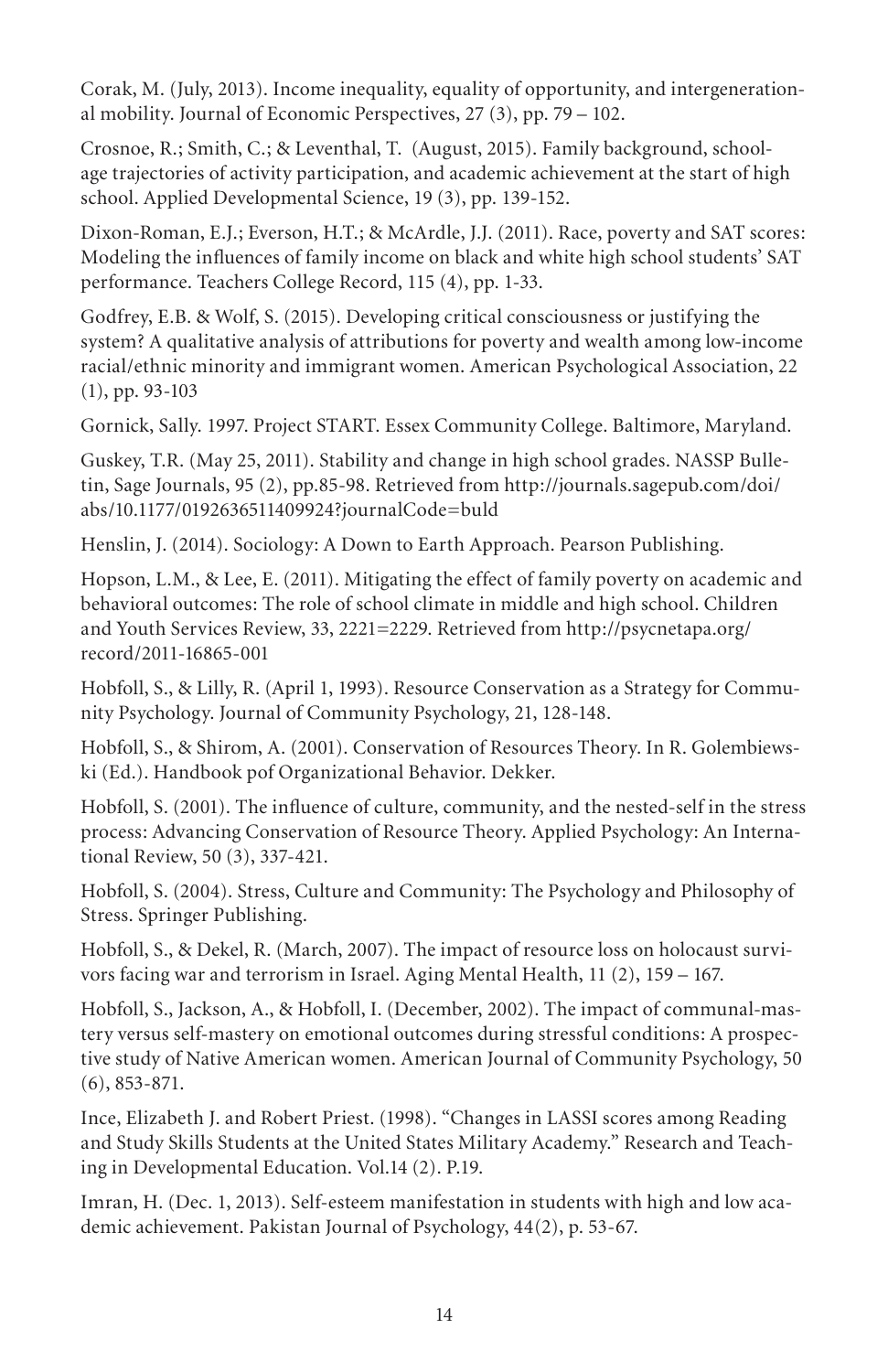Kovach, Karen and Lorraine.R. Wilgosh. 1999. Learning and Study Strategies, and Performance Anxiety in Postsecondary Students with Learning Disabilities: A Preliminary Study. Development Disabilities Bulletin Vol 27 (I).

Li, Y.; Alfeld, C.; Kennedy, R.P; & Putallaz, M. (Spring, 2009). Effects of summer academic programs in middle school on high school test scores, course-taking, and college major. Journal of Advanced Academics, 20 (3), pp. 404-436.

Matthews, P.H. & Mellom, P.J. (2012). Shaping aspirations, awareness, academics, and action: Outcomes of summer enrichment programs for English-learning secondary students. Journal of Advanced Academics, 23 (2), pp. 105-124.

McDonald, Lucy. 1997. Chemeketa Community College. Salem, Oregon.

Noel, J.G.; Donelson, R.F.; & Kelley, K.N. (1987). Improving the performance of failing students by overcoming their self-serving attributional biases. Basic and Applied Social Psychology, 8 (1&2), pp. 151-162.

O'Donnell, J. & Kirkner, S.L. (2014). Effects of an out=of-school program on urban high school youth's academic performance. Journal of Community Psychology, 42 (2), pp. 176 – 190.

Office of Head Start (June 15, 2017). History of Head Start. An Office for the Administration of Children and Families. https://www.acf.hhs.gov/ohs/about/history-of-headstart

Osborne, D.O; Sibley, S.G; & Sengupta, N.K. (April 1, 2015). Income and neighborhood-level inequality predict self-esteem and ethnic identity centrality through individual and group-based deprivation: A multilevel path analysis.

Palen, John. J. (2000). Social Problems or the Twenty-First Century. McGraw-Hill. CA.

Porter, E (Sept.22, 2015). Economic scene: Education gap between rich and poor is growing wider. New York Times. https://www.nytimes.com/2015/09/23/business/economy/education-gap-between-rich-and-poor-is-growing-wider.html

Reardon, S.F. (2011). The widening academic achievement gap between the rich and poor: New evidence and possible explanations. In R. Murnana & G. Duncan (Eds.), Whither opportunity? Rising Inequality and the Uncertain Life Chances of Low-Income Children. New York: Russell Sage Foundation Press.

Reaume, Denise. 1997. The University of Western Ontario. Learning Skills Services. Ontario, Canada.

Right to Know (2015). https://www.dccc.edu/about/about-college/right-know

Rist, R. (1970) Student social class and teacher expectations: The self-fulfilling prophecy in ghetto education. Harvard Educational Review: September 1970, 40 (3), pp. 411-451

Srivastava, S.K. (Jan. 1, 2013). To study the effect of academic achievement on the level of self-confidence. Journal of Psychosocial Research, 8(1), pp. 41-51.

Sternberg, R.J. and L.F. Zhang. 2000. Perspectives on Cognitive, Learning and Thinking Styles. NJ: Lawrence Erlbaum.

Stuart, L., & Hahnel, C. (2011). A report card on district achievement: How low-income African American and Latino students fare in California school districts. K-12 Policy. Education Trust-West, CA. Retrieved from *https://eric.ed.gov/?id=ED520738*